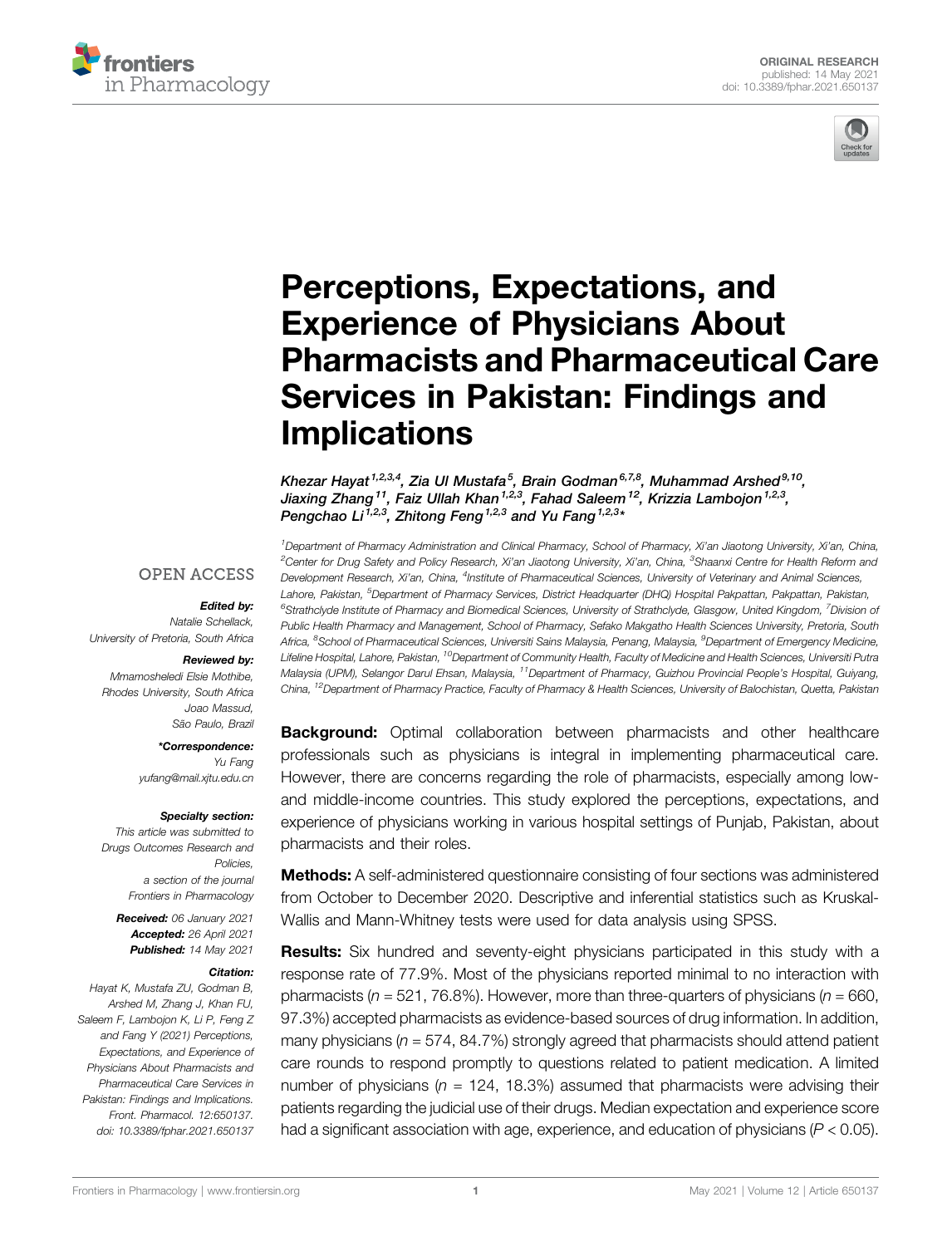**Conclusions:** The perception of physicians was positive toward certain roles of pharmacists, coupled with high expectations. However, their experience was low, with most of the activities of pharmacists due to inadequate interprofessional coordination.

Keywords: pharmacist, physicians, perception, expectation, experience, Pakistan, interprofessional collaboration, pharmaceutical care (PC)

## INTRODUCTION

Interprofessional education and collaboration are an essential pillar of healthcare services that could significantly improve patient outcomes ([Hojat and Gonnella, 2011;](#page-8-0) [Schot et al.,](#page-9-0) [2020](#page-9-0)). An example is the "Wise List" of recommended medicines in Stockholm County Council, Sweden, where Expert Committees comprising specialist physicians, clinical pharmacologists, and pharmacists recommend first- and second-line treatments for over 90% of the needs in ambulatory care ([Gustafsson et al., 2011](#page-8-1)). Published studies have shown that high adherence rates to a recommended list of approximately 250 medicines, including hospital out-patients, have been attained in practice. Key factors to achieve high adherence rates include robust systems for selection of recommended medicines, active discussion and justification of the medicines selected in annual meetings including all key stakeholders, and comprehensive dissemination of the final "Wise List" through various electronic and other media. Few other factors that have improved the adherence rate are monitoring physician prescribing practices with active feedback and encouraging them to write an annual quality report on potential areas they will concentrate on to improve future prescribing practices [\(Wettermark et al., 2009;](#page-9-1) [Björkhem-](#page-8-2)[Bergman et al., 2013](#page-8-2); [Eriksen et al., 2017](#page-8-3)). Such comprehensive activities improve the selection of medicines for treatment and patient outcomes, with increased familiarity with the medicines prescribed reducing the potential for under-dosing, over-dosing and adverse drug reactions. Traditionally, physicians diagnose diseases and prescribe medicines while pharmacists are mainly involved in dispensing and compounding medicines. However, this is changing for several reasons. These include the exponential growth of medical and pharmaceutical sciences, an appreciable increase in drug interactions especially with a growing elderly population with more co-morbidities, and the rapidly growing cost of medicines, demanding and compelling cooperation between pharmacists and physicians [\(Hojat and Gonnella,](#page-8-0) [2011](#page-8-0); [Yon et al., 2020\)](#page-10-0). Besides, pharmacists are a key component of healthcare services, especially in lower- and middle-income countries (LMICs) where patients may have difficulties affording both a physician and their medicines with often catastrophic consequences on family members when patients become ill ([Cameron et al., 2009](#page-8-4); [Aregbeshola and](#page-8-5) [Khan, 2018;](#page-8-5) [Godman et al., 2020a;](#page-8-6) [Haque et al., 2020\)](#page-8-7). Pharmacists can also help in critical areas such as medication taking and adherence in ambulatory care, especially where health literacy is an issue, treat minor ailments and enhance appropriate prescribing and dispensing of antibiotics for infections such as upper respiratory tract infections ([Abdulsalim et al., 2018](#page-8-8);

[Rampamba et al., 2019](#page-9-2); [Godman et al., 2020a;](#page-8-6) [Godman et al.,](#page-8-9) [2020b;](#page-8-9) [Ogunleye et al., 2020;](#page-9-3) [Selvaraj et al., 2020\)](#page-9-4). Besides, pharmacists in both hospitals and the community can promote pharmacovigilance activities, which is a concern in LMICs ([Terblanche et al., 2017](#page-9-5); [Haines et al., 2020](#page-8-10)), as well as have a vital role as members of Drug and Therapeutic Committees (DTCs) guiding physicians and suggesting alternative treatments when there are shortages of medicines [\(Matlala et al., 2017](#page-9-6); [Terblanche et al., 2018;](#page-9-7) [Matlala et al., 2020;](#page-9-8) [Modisakeng et al., 2020\)](#page-9-9). Consequently, this traditional relationship between physicians and pharmacists needs reassessing to enhance the effectiveness, safety, and adherence to medicines prescribed and dispensed. In view of this, increasingly interdisciplinary teamwork is necessary to address diverse and dynamic drug and disease-related issues, in which pharmacists can play an increasing role in making a pivotal contribution to the treatment of patients ([Albassam et al., 2020](#page-8-11); [Hudd, 2020\)](#page-9-10).

Significant changes have been noted in the roles and responsibilities of pharmacists due to advancements in pharmaceutical services, and they are keen to adopt a critical role in managing the medication of patients, including key issues such as medication taking and adherence ([Hudd, 2020;](#page-9-10) [Norton](#page-9-11) [et al., 2020](#page-9-11)). However, this adaptation to patient-centered pharmaceutical care can still be challenging in LMICs. This is changing although a number of key issues still need addressing. These include a chronic shortage of qualified pharmacists especially clinical pharmacists, absence of treatment guidelines in many facilities, lack of appropriate legislation promoting DTCs and other activities, and poor perception of the pharmacist as a healthcare counselor [\(Khan, 2011](#page-9-12); [Al-Wora](#page-10-1)fi, 2014; [Fakeye et al.,](#page-8-12) [2017](#page-8-12)). This compares with pharmacists in Canada who are actively involved with physicians developing medication plans for patients ([Long et al., 2018\)](#page-9-13). In Australia, pharmacists are also providing consultative services to patients upon referral from their physicians [\(Tan et al., 2014\)](#page-9-14), and in the United States of America, pharmacists are part of multidisciplinary teams in intensive care units enhancing patient outcomes ([Preslaski](#page-9-15) [et al., 2013](#page-9-15)). This is changing as seen in South Africa with their increasing role in DTC and other activities ([Matlala](#page-9-6) [et al., 2017;](#page-9-6) [Terblanche et al., 2018;](#page-9-7) [Matlala et al., 2020;](#page-9-8) [Modisakeng et al., 2020\)](#page-9-9) and in Kenya where hospital pharmacists are introducing new practices to improve the administration of oncology medicines ([Kurgat et al., 2020\)](#page-9-16).

According to the World Health Organization (WHO), the quality of pharmaceutical care offered to patients is principally dependent on collaboration and interaction between various healthcare professionals such as physicians, pharmacists, nurses, and other allied staff ([WHO, 2010](#page-9-17)). However, we are aware that the perception of healthcare workers about the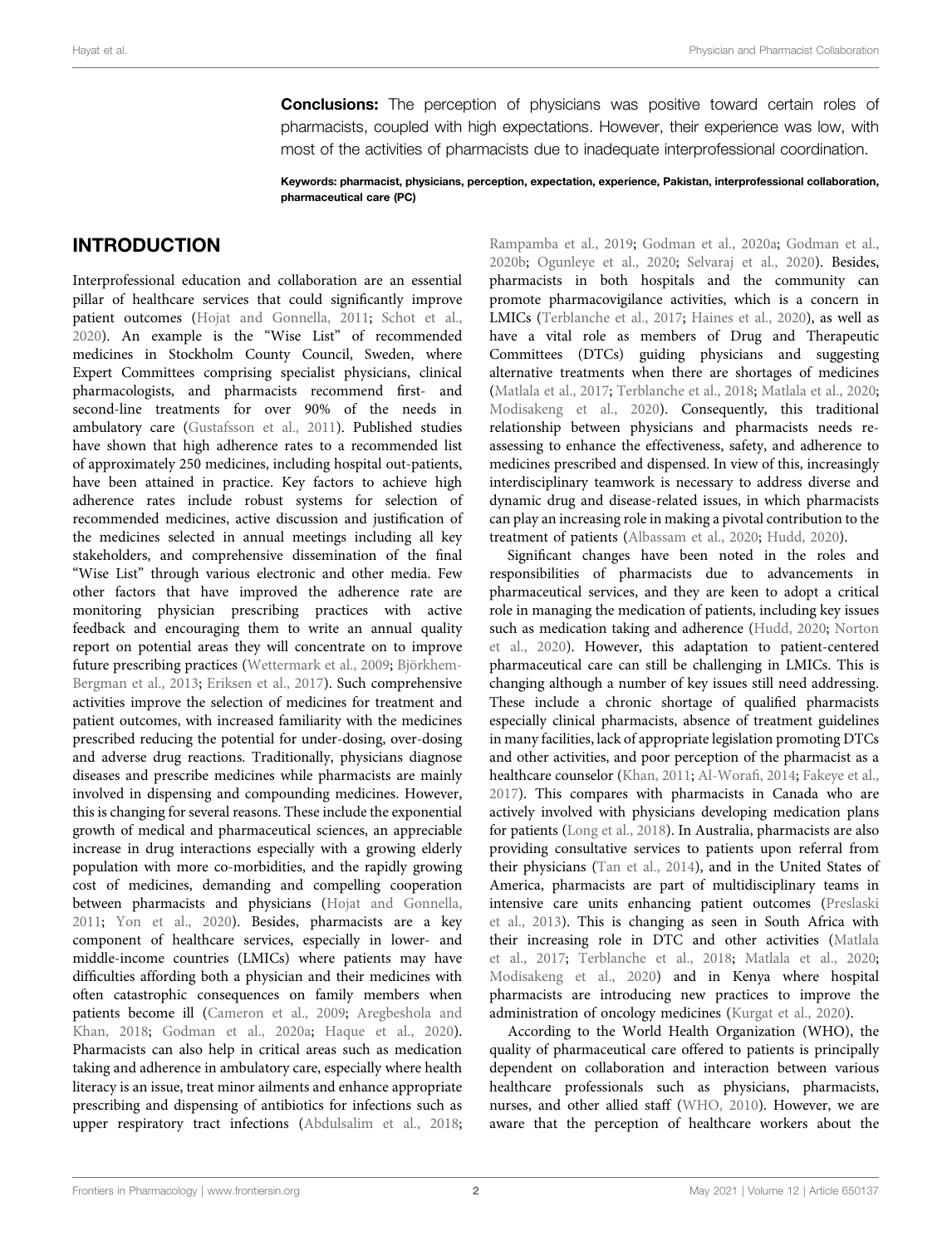evolving roles of the pharmacist could differ from institution to institution. For example, in Iceland, primary care physicians do not consider pharmacists as part of the healthcare team ([Blondal et al., 2017](#page-8-13)). In rural Sweden, physicians are unsure about the knowledge and clinical skills of clinical pharmacists ([Sjölander et al., 2017\)](#page-9-18) contrasting with their key role in the development and dissemination of the "Wise List" in Stockholm County Council and subsequent monitoring of adherence rates ([Gustafsson et al., 2011](#page-8-1)). Likewise, medical students in the United States of America did not perceive that pharmacists have any role in physical examination and patient screening ([Wolfe et al., 2018](#page-10-2)). Such perceptions about the role of pharmacists could act as a barrier in the provision of pharmaceutical care services, which can be overcome by effective communication and involvement [\(Sim et al., 2020\)](#page-9-19).

Pakistan is a developing country located in the South Asian region, with a population exceeding 212.2 million [\(Pakistan](#page-9-20) [Bureau of Statistics, 2017\)](#page-9-20). Pakistan's health-care system mainly comprises state-owned and private hospitals. Stateowned healthcare is delivered through a three-tiered system, including primary, secondary, and tertiary healthcare settings. Basic Health Units (BHUs) and Rural Health Centers (RHCs) are primary health-care settings. Secondary care includes health facilities that provide inpatient, ambulatory, and acute care via Tehsil Headquarter Hospitals (THQs) and District Headquarter Hospitals (DHQs), whereas tertiary care is offered through teaching hospitals [\(Organization, 2020](#page-9-21)).

Currently, pharmaceutical care services in collaboration with pharmacists and physicians are limited in Pakistan, and most pharmacists are performing traditional roles such as recordkeeping [\(Khan et al., 2020a\)](#page-9-22). However, studies have highlighted the importance of cooperation between pharmacists and physicians to provide the least expensive and most effective pharmacotherapy services [\(Perraudin et al., 2013](#page-9-23); [Alipour et al., 2018\)](#page-8-14). This collaboration though depends on physician perceptions and expectations from pharmacists, which could differ from one healthcare facility to another ([Kabba et al., 2020](#page-9-24)). Consequently, we sought to elucidate the perceptions, expectations, and experience of physicians toward pharmacists and their pharmaceutical care services among secondary and tertiary hospitals of Punjab, Pakistan. We started in hospitals in view of the critical role for institutions such as DTCs in improving prescribing in hospitals through joint activities; however, we are aware that DTCs can be very variable within LMICs and that there can be extensive activities by pharmaceutical companies influencing prescribing ([Fadare](#page-8-15) [et al., 2018a](#page-8-15); [Fadare et al., 2018b](#page-8-16); [Ogunleye et al., 2019\)](#page-9-25). We are also aware that there can be considerable concerns with the prescribing of medicines in hospitals in Pakistan ([Saleem et al.,](#page-9-26) [2019](#page-9-26); [Khan et al., 2020b\)](#page-9-27). We chose Punjab for this initial study as it is the most populous province in Pakistan. We believe our findings could help in the development and tailoring of initiatives to optimize the collaboration among healthcare professionals including physicians and pharmacists in Punjab and wider in Pakistan to benefit patients.

# METHODS

# Study Design

We undertook a cross-sectional study as we believed this was the most appropriate methodology to address this key issue [\(Sedgwick, 2014\)](#page-9-28). Punjab currently has nine administrative divisions and 34 districts. In 2019, there were 389 hospitals, 1286 dispensaries, and 284 maternity and child welfare centers, with a total bed capacity of 60387 [\(Pakistan Bureau of Statistics,](#page-9-29) [2019](#page-9-29)).

# Study Tool

A systematic literature review of similar studies was undertaken to conceptualize the study tool [\(Alkhateeb et al., 2009;](#page-8-17) [Tahaineh](#page-9-30) [et al., 2009](#page-9-30); [Alipour et al., 2018](#page-8-14); [Kabba et al., 2020\)](#page-9-24). An expert panel of a multidisciplinary team determined the content and face validity of the initial version of the tool. A limited number of changes were subsequently made to the tool after the initial feedback and opinion of experts. The approved version of the tool had five sections with 44-items (see [Supplementary](#page-8-18) [Appendix S1](#page-8-18)). The first section contained information about the participants' demographics (age, gender, experience, education, current position, and area of practice) and the hospitals' characteristics. The second section contained information regarding the frequency of physician-pharmacist interactions and the reasons for this interaction. The third section had fifteen questions about what physicians (defined as a professional who is licensed from Pakistan Medical Commission (PMC) to practice medicine, especially one who focuses on the diagnosis and medical care including surgery) perceive about pharmacists and their pharmaceutical care-related activities. The questions were subsequently rated on a five-point Likert scale (Strongly agree to strongly disagree), with this scale frequently used in such studies [\(Sabblah et al., 2017;](#page-9-31) [Garcia et al.,](#page-8-19) [2019](#page-8-19)). There were eleven questions in the fourth section that researched the expectations of physicians about pharmacists. Each question again had five options ranging from strongly agree to strongly disagree. In the last section, information about the experience of physicians with pharmacists and their clinical services was gathered by asking eight questions again using a five-point Likert scale.

The study tool was piloted with a small number of physicians (data excluded) to measure internal consistency. The value of Cronbach's alpha was higher than seven, which was in the acceptable range.

### Sampling

There were 1,25,734 physicians registered with PMC from the Punjab province working in various hospital settings [\(Commission, 2020\)](#page-8-20). The sample size of the current study was 661 calculated through Raosoft (online sample size calculator) by considering a 5% margin of error, 99% confidence interval, and 50% response distribution. A total of 870 study participants were approached by convenience and snowball sampling techniques. These included physicians working in both Private Hospitals as well as State (Government) Hospitals. Medicines are currently provided free-of-charge in government hospitals, whereas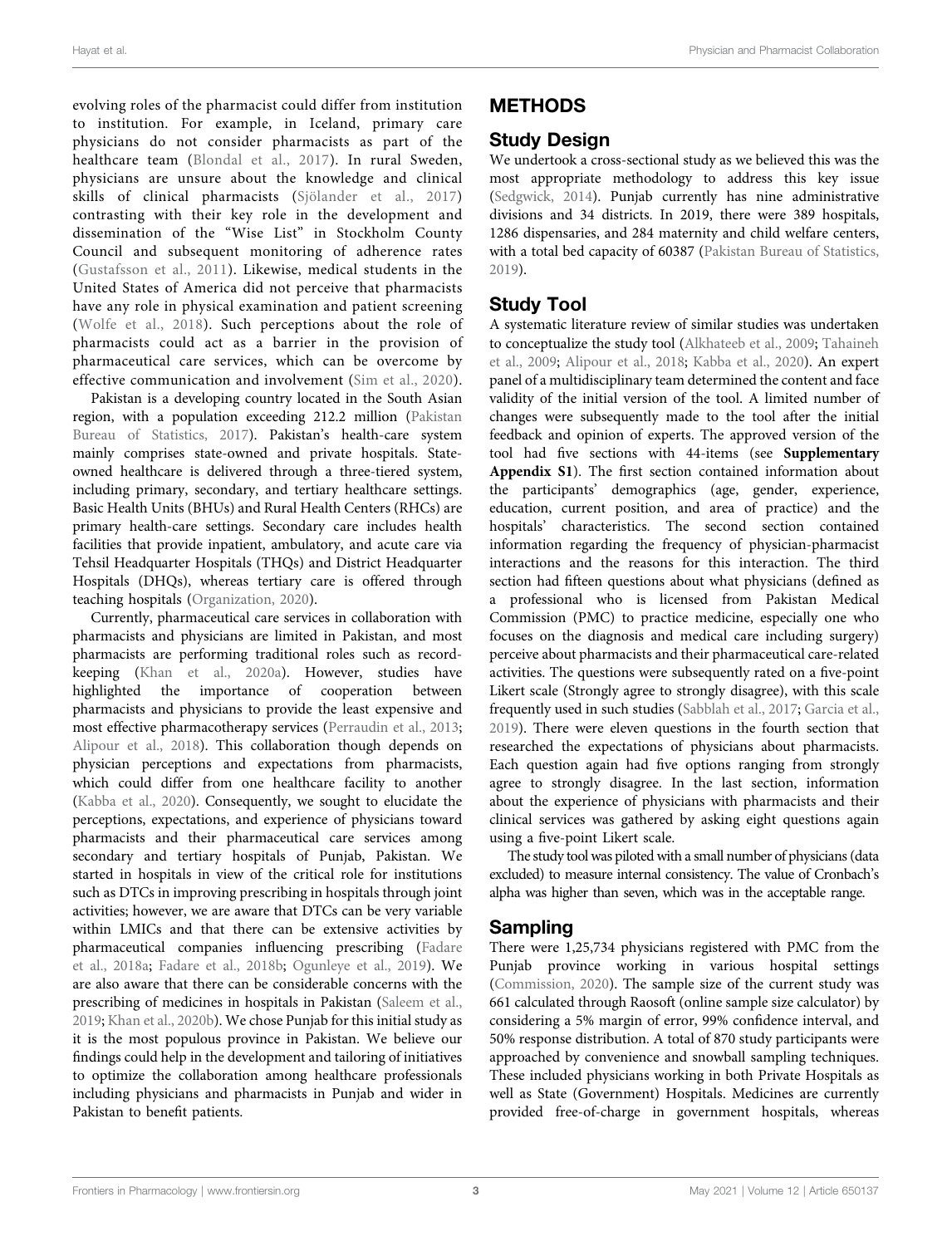<span id="page-3-0"></span>

|  | <b>TABLE 1</b>   Demographic information of participants ( $n = 678$ ). |  |  |  |  |  |
|--|-------------------------------------------------------------------------|--|--|--|--|--|
|--|-------------------------------------------------------------------------|--|--|--|--|--|

| Variable                                        | Frequency (n)  | Percentage (%) |
|-------------------------------------------------|----------------|----------------|
| Gender                                          |                |                |
| Male                                            | 371            | 54.7           |
| Female                                          | 307            | 45.3           |
| Age (years)                                     |                |                |
| $21 - 30$                                       | 201            | 29.6           |
| $31 - 40$                                       | 248            | 36.6           |
| $41 - 50$                                       | 163            | 24.0           |
| >50                                             | 66             | 9.7            |
| Total-experience                                |                |                |
| <1 year                                         | 41             | 6.0            |
| 1-5 years                                       | 209            | 30.8           |
| 6-10 years                                      | 28             | 4.1            |
| >10 years                                       | 400            | 59.0           |
| Experience in current hospital                  |                |                |
| <1 year                                         | 60             | 8.8            |
| $1-4$ years                                     | 193            | 28.5           |
| 5-8 years                                       | 22             | 3.2            |
| >8 years                                        | 403            | 59.4           |
| Education                                       |                |                |
| Bachelor such as MBBS                           | 436            | 64.3           |
| Postgraduation                                  | 242            | 35.7           |
| Area of expertize                               |                |                |
| Internal Medicine                               | 195            | 28.8           |
| Pediatric                                       | 172            | 25.4           |
| Surgery                                         | 124            | 18.3           |
| Obstetrics and Gynecology                       | 120            | 17.7           |
| Others                                          | 67             | 9.9            |
| Prescription filling/week                       |                |                |
| $1 - 20$                                        | $\overline{7}$ | 1.0            |
| $21 - 50$                                       | 12             | 1.8            |
| $51 - 100$                                      | 40             | 5.9            |
| >100                                            | 619            | 91.3           |
| Physician-pharmacist interaction                |                |                |
| Never or rarely                                 | 246            | 36.3           |
| 1-2 times every month                           | 275            | 40.6           |
| 3-6 times every month                           | 117            | 17.3           |
|                                                 | 20             | 2.9            |
| 7-10 times every month<br>>10 times every month | 20             | 2.9            |
|                                                 |                |                |
| Hospital type                                   | 296            | 43.7           |
| Tertiary care                                   |                |                |
| Secondary care                                  | 382            | 56.3           |
| Hospital ownership                              |                |                |
| Public                                          | 512            | 75.5           |
| Private                                         | 166            | 24.5           |

patients need to cover the costs of medicines themselves in private hospitals.

### Data Collection

A team of trained data collectors comprising hospital pharmacists and physicians was used to collect the data. Due to the COVID-19 outbreak across the country, we adopted an online method for collecting data from the participants. A Google-based online questionnaire was developed, and the link to this questionnaire was disseminated to the participants. The participants were able to record their responses after clicking the link. On the first page, information about the objective of the study, eligibility criteria, confidentiality, right to withdraw, voluntary participation, and consent were provided. The participants were encouraged to share an online link to the

questionnaire with their fellow physicians. Participants who were physicians and currently working in Punjab province were included in this study. However, medical students and interns were excluded.

#### **Ethics**

The ethics permission was obtained from the Biomedical Ethics Committee of Xi'an Jiaotong University (Ref: 2020–1,340). All participants provided consent to participate in this study.

### Statistical Analysis

The data were presented as frequency and percentages using descriptive statistics, and its normality was determined by Kolmogorov–Smirnov and Shapiro–Wilk tests. Due to the non-normal distribution of data, median and interquartile ranges (IQRs) were measured. The median perception score, median expectation score, and median experience score of the study participants were computed. Kruskal-Wallis and Mann-Whitney tests were employed on continuous data, which later compared with demographic variables. To evaluate the difference in intergroup variables, post-hoc analysis (Bonferroni correction) was also performed. All data analysis was carried out using the Statistical Package for the Social Sciences (SPSS Inc., version 18, IBM, Chicago, IL, United States). A  $p < 0.05$  was accepted as statistical significance.

## RESULTS

### **Demographics**

There was a total of 678 replies, giving a response rate of 77.9%, and 371 (54.7%) responding physicians were male. Most of the physicians ( $n = 436, 64.3\%$ ) had a bachelor degree in medicine and were aged 31-40 years ( $n = 248, 36.6%$ ) with a total experience of more than 8 years ( $n = 403, 59.4\%$ ). Internal medicine ( $n = 195, 28.8\%$ ) was the most common area of practice of physicians followed by pediatrics ( $n = 172, 25.4\%$ ) and surgery ( $n = 124, 18.3\%$ ). More than three-quarters of physicians ( $n = 619, 91.3\%$ ) were prescribing more than 100 prescriptions a week ([Table 1](#page-3-0)).

### Physician-Pharmacist Interaction

More than two-quarters of the physicians stated minimal to no interaction with hospital pharmacists ( $n = 521, 76.8\%$ ). Where contacted, most of the physicians were interacting with pharmacists to obtain information about drug availability (53.8%), followed by drug alternatives (25.1%) and drug side effects (17.4%) ([Figure 1](#page-4-0)).

### Perception of Physicians About **Pharmacists**

More than three-quarters of physicians agreed that pharmacists provide evidence-based drug information ( $n = 660, 97.3\%$ ), rectify drug-related issues ( $n = 666, 98.2%$ ) and contribute to improving patient care ( $n = 653, 96.3\%$ ). Many physicians ( $n =$ 627, 92.5%) believed that pharmacists could provide counseling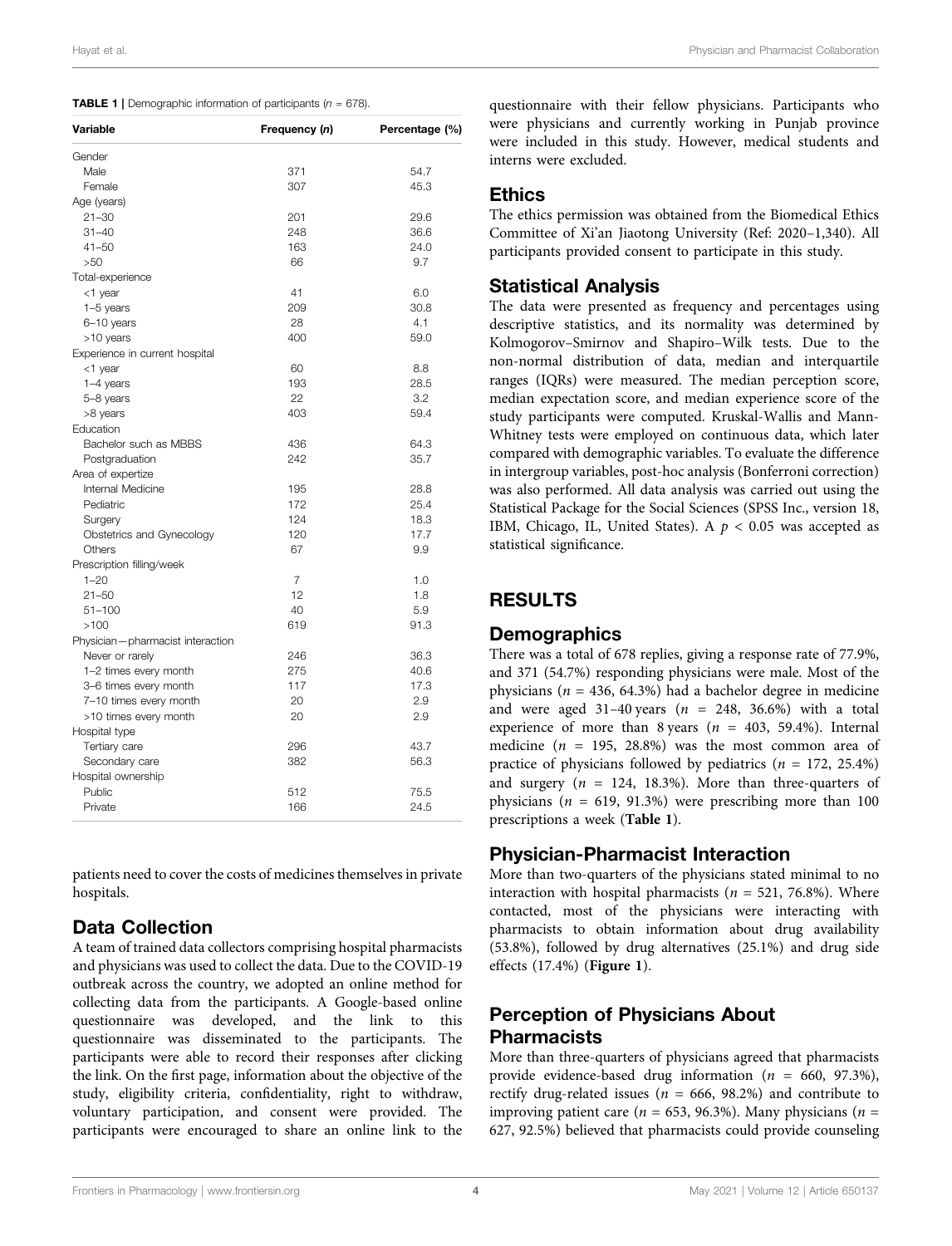

<span id="page-4-1"></span><span id="page-4-0"></span>

|  |  | <b>TABLE 2</b>   Perception of physicians about pharmacists. |  |  |
|--|--|--------------------------------------------------------------|--|--|
|--|--|--------------------------------------------------------------|--|--|

| Question                                                  |            | Median (IQR) |            |           |            |            |
|-----------------------------------------------------------|------------|--------------|------------|-----------|------------|------------|
|                                                           | <b>SA</b>  | A            | N          | D         | <b>SD</b>  |            |
| They provide evidence-based drug information              | 475 (70.1) | 185 (27.3)   | 16(2.4)    | 1(0.1)    | 1(0.1)     | 1.00(1.00) |
| They solve drug-related problems                          | 479 (70.6) | 187 (27.6)   | 11 (1.6)   | 1(0.1)    | 0(0.0)     | 1.00(1.00) |
| Pharmacist contributing to improving patient care         | 471 (69.5) | 182 (26.8)   | 21(3.1)    | 4(0.6)    | 0(0.0)     | 1.00(1.00) |
| They provide patient counseling on appropriate drug use   | 431 (63.6) | 196 (28.9)   | 47 (6.9)   | 3(0.4)    | 1(0.1)     | 1.00(1.00) |
| Pharmacists are accessible in the hospital                | 305 (45.0) | 191 (28.2)   | 157 (23.2) | 16 (2.4)  | 9(1.3)     | 2.00(2.00) |
| They play an important role in improving patient outcomes | 307 (45.3) | 213 (31.4)   | 149 (22.0) | 1(0.1)    | 8(1.2)     | 2.00(1.00) |
| They recommend dosage adjustments                         | 291 (42.9) | 189 (27.9)   | 175 (25.8) | 7(1.0)    | 16(2.4)    | 2.00(2.00) |
| They identify and help resolve adverse drug reactions     | 236 (34.8) | 220 (32.4)   | 101 (14.9) | 7(1.0)    | 114 (16.8) | 2.00(2.00) |
| They take part in patient-care rounds                     | 188 (27.7) | 209 (30.8)   | 135 (19.9) | 11 (1.6)  | 135 (19.9) | 2.00(2.00) |
| They participate in research programs                     | 156 (23.0) | 182 (26.8)   | 175 (25.8) | 7(1.0)    | 158 (23.3) | 3.00(1.00) |
| They participate in vaccination programs                  | 68 (10.0)  | 122 (18.0)   | 210 (31.0) | 32(4.7)   | 246 (36.3) | 3.00(3.00) |
| They are key players in the health system                 | 68 (10.0)  | 174 (25.7)   | 132 (19.5) | 27(4.0)   | 277 (40.9) | 3.00(3.00) |
| They are not competent enough to engage in patient care   | 18(2.7)    | 52(7.7)      | 172 (25.4) | 63 (9.3)  | 373 (55.0) | 5.00(2.00) |
| I doubt the pharmacist level of clinical knowledge        | 26(3.8)    | 46 (6.8)     | 162 (23.9) | 62(9.1)   | 382 (56.3) | 5.00(2.00) |
| They should just be at the pharmacy, not in the wards     | 30(4.4)    | 46 (6.8)     | 159 (23.5) | 74 (10.9) | 369 (54.4) | 5.00(2.00) |

SA, strongly agree; A, agree; N, neutral; D, disagree; SD, strongly disagree.

to patients on rational drug use and play a pivotal role in enhancing patients' outcomes ( $n = 520, 76.7\%$ ). Likewise, more than half of the physicians did not doubt their clinical knowledge ( $n = 444, 65.5%$ ) and pharmacists' involvement in patient care ( $n = 436, 64.3\%$ ). However, only a few physicians strongly agreed that pharmacists participate in research ( $n = 156$ , 23.0%) and vaccination programs  $(n = 68, 10.0\%)$ . Most physicians strongly disagreed that pharmacists are a key player in the health system ( $n = 277, 40.9\%$ ). The detailed information view of physicians about pharmacists is summarized in [Table 2](#page-4-1).

The median perception score of the survey participants was found to be significantly associated with age, experience in the current hospital, type of hospital, and hospital ownership ([Table 3](#page-5-0)). For example, participants aged 41–50 years had a significantly higher median score than those aged 21–30 years (Median = 3.00, IQR = 4.00; vs Median = 2.00, IQR = 0.00;  $p =$  0.006). Likewise, the perception of participants toward hospital pharmacists was significantly higher among those who had <1 year of experience in their current hospital compared with those with 5–8 years' experience (Median  $= 2.00$ , IQR  $= 2.00$ ; vs Median = 2.00, IQR = 1.00;  $p < 0.001$ ), and working in a private hospital compared with public hospitals (Median  $= 2.00$ , IQR  $=$ 4.00; vs Median = 2.00, IQR = 2.00;  $p < 0.001$ ).

#### Expectations of Physicians

Many physicians strongly agreed that pharmacists should attend patient care rounds to promptly respond to patient medicationrelated questions ( $n = 574, 84.7\%$ ) and to assist them in designing optimal drug therapy plans for patients ( $n = 545, 80.4\%$ ). More than two-quarters of physicians said pharmacists should review patients' medications ( $n = 421, 62.1\%$ ) and prescriptions for appropriate dosage regimens, drug interaction, and allergies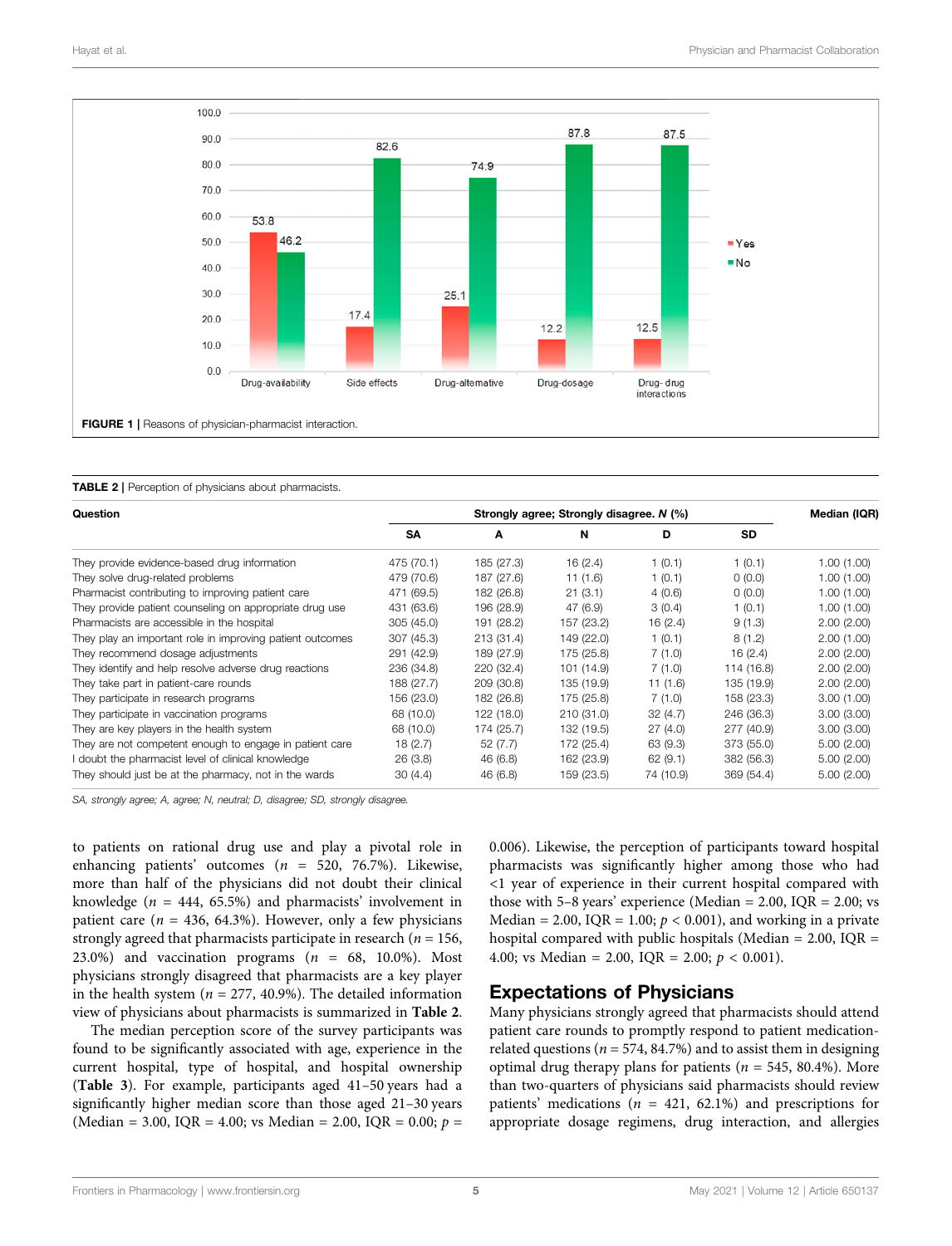#### <span id="page-5-0"></span>TABLE 3 | Median score association with demographics.

| Variable                       | <b>Median perception</b><br>score (IQR) | p-value | <b>Median expectation</b><br>score (IQR) | p-value | <b>Median experience</b><br>score (IQR) | p-value |
|--------------------------------|-----------------------------------------|---------|------------------------------------------|---------|-----------------------------------------|---------|
| Gender                         |                                         |         |                                          |         |                                         |         |
| Male                           | 2.00(2.00)                              | 0.90    | 1.00(1.00)                               | 0.94    | 5.00(2.00)                              | 0.05    |
| Female                         | 2.00(2.00)                              |         | 1.00(0.00)                               |         | 5.00(2.50)                              |         |
| Age (years)                    |                                         |         |                                          |         |                                         |         |
| $21 - 30$                      | 2.00(0.00)                              |         | 1.00(1.00)                               |         | 2.50(1.50)                              |         |
| $31 - 40$                      | 2.00(2.00)                              |         | 1.00(0.00)                               |         | 5.00(2.00)                              |         |
| $41 - 50$                      | 3.00(4.00)                              | 0.006   | 1.00(0.00)                               | < 0.001 | 5.00(0.00)                              | < 0.001 |
| >50                            | 2.00(2.50)                              |         | 1.00(0.00)                               |         | 5.00(0.00)                              |         |
| Total-experience               |                                         |         |                                          |         |                                         |         |
| <1 year                        | 2.00(0.00)                              | 0.20    | 2.00(1.00)                               | < 0.001 | 2.00(0.50)                              | < 0.001 |
| $1-5$ years                    | 2.00(0.00)                              |         | 1.00(1.00)                               |         | 2.50(1.50)                              |         |
| 6-10 years                     | 2.00(1.75)                              |         | 1.00(1.00)                               |         | 2.25(1.00)                              |         |
| >10 years                      | 2.00(3.75)                              |         | 1.00(0.00)                               |         | 5.00(0.00)                              |         |
| Experience in current hospital |                                         |         |                                          |         |                                         |         |
| $<$ 1 year                     | 2.00(0.00)                              | 0.01    | 2.00(1.00)                               | < 0.001 | 2.00(0.50)                              | < 0.001 |
| $1-4$ years                    | 2.00(0.00)                              |         | 1.00(1.00)                               |         | 2.50(1.50)                              |         |
| 5-8 years                      | 2.00(1.00)                              |         | 1.00(1.00)                               |         | 2.25(1.00)                              |         |
| >8 years                       | 2.00(4.00)                              |         | 1.00(0.00)                               |         | 5.00(0.00)                              |         |
| Education                      |                                         |         |                                          |         |                                         |         |
| Bachelor such as MBBS          | 2.00(1.00)                              |         | 1.00(1.00)                               |         | 5.00(2.50)                              |         |
| Postgraduation                 | 2.00(2.00)                              | 0.20    | 1.00(0.00)                               | 0.03    | 5.00(1.00)                              | < 0.001 |
| Area of expertize              |                                         |         |                                          |         |                                         |         |
| Medicine                       | 2.00(2.00)                              |         | 1.00(0.00)                               |         | 5.00(0.00)                              |         |
| Pediatric                      | 2.00(2.00)                              |         | 1.00(1.00)                               |         | 5.00(2.00)                              |         |
| Surgery                        | 2.00(1.00)                              | < 0.001 | 1.00(0.00)                               | 0.34    | 5.00(2.38)                              | < 0.001 |
| Obstetrics and gynecology      | 2.00(2.00)                              |         | 1.00(1.00)                               |         | 3.25(3.00)                              |         |
| <b>Others</b>                  | 2.00(1.00)                              |         | 1.00(1.00)                               |         | 3.00(3.00)                              |         |
| Hospital type                  |                                         |         |                                          |         |                                         |         |
| Tertiary care                  | 2.00(2.00)                              |         | 1.00(0.00)                               |         | 5.00(2.00)                              |         |
| Secondary care                 | 2.00(1.00)                              | 0.07    | 1.00(1.00)                               | 0.97    | 5.00(2.50)                              | 0.04    |
| Hospital ownership             |                                         |         |                                          |         |                                         |         |
| Public                         | 2.00(2.00)                              |         | 1.00(1.00)                               |         | 5.00(2.50)                              |         |
| Private                        | 2.00(4.00)                              | 0.01    | 1.00(0.00)                               | 0.20    | 5.00(0.00)                              | < 0.001 |

 $(n = 441, 65.0\%)$ . An appreciable number of physicians  $(n = 446,$ 65.8%) also strongly agreed with the role of pharmacists in prescribing cost-effective medicines and their monitoring, especially for antibiotics, to rationalize their use  $(n = 473,$ 69.8%). Similarly, 434 (64.0%) physicians sought to collaborate with pharmacists ([Table 4](#page-6-0)).

The expectations of physicians toward pharmacists were significantly higher among physicians with higher education such as a postgraduate vs only a graduate qualification (Median = 1.00, IQR = 1.00; vs Median = 1.00, IQR = 0.00;  $p < 0.001$ ), experience <1 year vs. 5-8 years (Median  $= 2.00$ , IQR  $= 1.00$ ; vs Median  $= 1.00$ , IQR  $= 1.00$ ;  $p < 0.001$ ) and aged 41-50 years vs 21-30 years (Median =  $1.00$ , IQR = 0.00; vs Median = 1.00, IQR = 1.00;  $p < 0.001$ ) as shown in [Table 3](#page-5-0).

#### Experience of Physicians

Surprisingly, in view of their expectations, the majority of physicians strongly disagreed that pharmacists routinely inform them about cost-effective alternatives ( $n = 455, 67.1\%$ ) and potential issues in their prescriptions ( $n = 443, 65.3\%$ ). Very few physicians ( $n = 124, 18.3\%)$  believed that pharmacists also counsel their patients about their medication's judicial use. The

role of pharmacists was currently viewed to be negligible by physicians in communicating medication-related issues of patients ( $n = 124, 18.3\%$ ). This compares with 232 (34.2%) of physicians agreeing that pharmacists involve in clarifying pharmacotherapy objectives ([Table 5](#page-6-1)), and more than twoquarters of physicians ( $n = 368, 54.3\%$ ) considered the pharmacist as a trustworthy source of drug information showing contradictions in the responses.

A significant association was found between the median experience score of physicians with gender, age, total experience within hospitals, experience in the current organization, education, type of hospital, ownership of the hospital, area of expertize, and the current position of physicians ([Table 3](#page-5-0)). For example, the median experience score was significantly higher among physicians aged 41–50 years than those aged between 21–30 years (Median  $=$ 5.00, IQR = 0.00; vs Median = 2.50, IQR = 1.50;  $p < 0.001$ ). Physicians with greater experience (>5 years) had a significantly higher median score toward pharmacists than physicians with  $\langle$ 1 year of experience (Median = 5.00, IQR = 0.00; vs Median = 2.00, IQR = 0.50;  $p < 0.001$ ). Similarly, the median score of physicians working in internal medicine was significantly associated with those with other specialities such as Obstetrics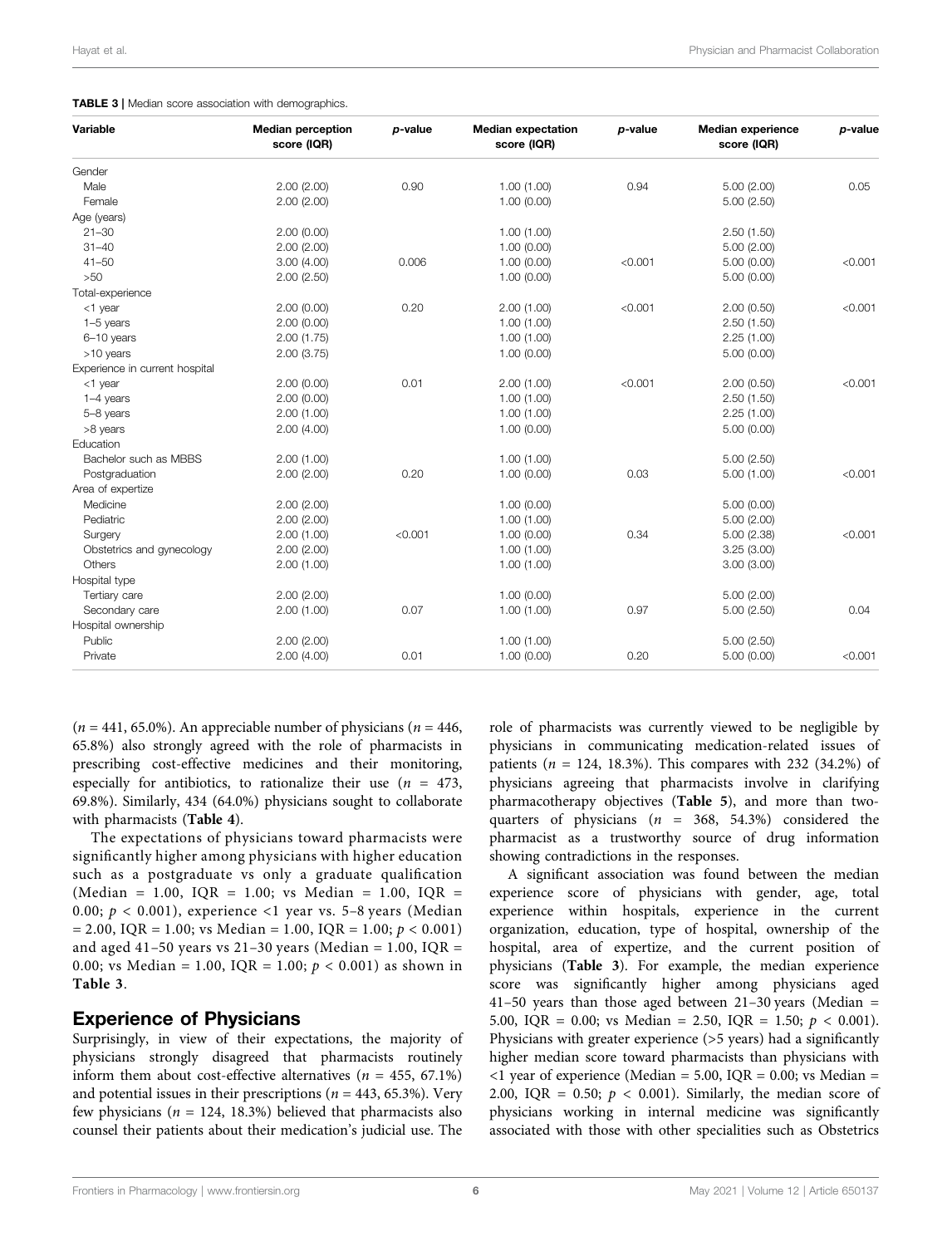#### <span id="page-6-0"></span>TABLE 4 | Expectations of physicians about pharmacists.

| Question                                                                                                                      | Strongly agree; strongly disagree. N (%) | Median (IQR) |           |        |            |            |
|-------------------------------------------------------------------------------------------------------------------------------|------------------------------------------|--------------|-----------|--------|------------|------------|
|                                                                                                                               | SΑ                                       | A            | N         | D      | <b>SD</b>  |            |
| I expect the pharmacist to be on patient-care rounds to answer questions about<br>patients' medications                       | 574 (84.7)                               | 93 (13.7)    | 9(1.3)    | 0(0.0) | 2(0.3)     | 1.00(0.00) |
| I expect pharmacists to assist me in designing drug therapy treatment plans for<br>my patients                                | 545 (80.4)                               | 109(16.1)    | 19(2.8)   | 1(0.1) | 4(0.6)     | 1.00(0.00) |
| I expect pharmacists to educate my patients about the safe and appropriate use<br>of their medications                        | 485 (71.5)                               | 137 (20.2)   | 44(6.5)   | 4(0.6) | 8(1.2)     | 1.00(1.00) |
| I would be more confident if a clinical pharmacist was available on the wards to<br>answer drug-related queries               | 448 (66.1)                               | 127 (18.7)   | 77 (11.4) | 4(0.6) | 22(3.2)    | 1.00(1.00) |
| I expect the pharmacist to review my patients' medications for appropriateness<br>(dose, indication, route, duration)         | 421 (62.1)                               | 143(21.1)    | 80 (11.8) | 3(0.4) | 31(4.6)    | 1.00(1.00) |
| The pharmacist should check my prescription for potential drug-drug interactions,<br>drug-disease interactions, and allergies | 441 (65.0)                               | 142 (20.9)   | 60(8.8)   | 2(0.3) | 33(4.9)    | 1.00(1.00) |
| Pharmacists should participate in monitoring the rational use of drugs, especially<br>antibiotics                             | 446 (65.8)                               | 149 (22.0)   | 48 (7.1)  | 1(0.1) | 34(5.0)    | 1.00(1.00) |
| I wish to collaborate with pharmacists for better patient care and treatment outcome                                          | 434 (64.0)                               | 150(22.1)    | 51(7.5)   | 1(0.1) | 42 (6.2)   | 1.00(1.00) |
| I expect the pharmacist to detect clinical problems with physicians' prescriptions<br>and advising when necessary             | 328 (48.4)                               | 140 (20.6)   | 59 (8.7)  | 1(0.1) | 150 (22.1) | 2.00(2.00) |
| I expect the pharmacist to monitor patient response to drug therapy from the<br>toxicity/side effects perspective             | 324 (47.8)                               | 158 (23.3)   | 49 (7.2)  | 2(0.3) | 145 (21.4) | 2.00(2.00) |
| I expect pharmacists to help me in prescribing cost-effective medicines                                                       | 473 (69.8)                               | 131 (19.3)   | 28(4.1)   | 2(0.3) | 44 (6.5)   | 1.00(1.00) |

SA, strongly agree; A, agree; N, neutral; D, disagree; SD, strongly disagree.

#### <span id="page-6-1"></span>TABLE 5 | Experience of physicians about pharmacists.

| Question                                                                                                      | Strongly agree; strongly disagree. N (%) |            |           |           |            |            |
|---------------------------------------------------------------------------------------------------------------|------------------------------------------|------------|-----------|-----------|------------|------------|
|                                                                                                               | SΑ                                       | A          | N         | D         | <b>SD</b>  |            |
| Pharmacists routinely inform me if they notice potential problems in my<br>prescriptions                      | 21(3.1)                                  | 43 (6.3)   | 83 (12.2) | 76 (11.2) | 455 (67.1) | 5.00(1.00) |
| Pharmacists routinely inform me about more cost-effective alternatives                                        | 42 (6.2)                                 | 41(6.0)    | 77 (11.4) | 75 (11.1) | 443 (65.3) | 5.00(1.00) |
| In my experience, pharmacists are a trustworthy source of general drug information                            | 217 (32.0)                               | 151 (22.3) | 25(3.7)   | 24(3.5)   | 261 (38.5) | 2.00(4.00) |
| Pharmacists routinely advise my patients as to the safe and appropriate use of their<br>medications           | 58 (8.6)                                 | 66 (9.7)   | 81 (11.9) | 66 (9.7)  | 407 (60.0) | 5.00(2.00) |
| I create a relationship with pharmacists when the pharmacist tries to adjust my<br>patients' medication       | 78 (11.5)                                | 156 (23.0) | 27(4.0)   | 22(3.2)   | 395 (58.3) | 5.00(3.00) |
| Pharmacists routinely let me know that my patients have encountered some<br>problems with their medications   | 47 (6.9)                                 | 77 (11.4)  | 73 (10.8) | 64 (9.4)  | 417 (61.5) | 5.00(2.00) |
| In my experience, pharmacists tend to take personal responsibility for managing<br>any drug-related problems  | 180 (26.5)                               | 163 (24.0) | 17(2.5)   | 17(2.5)   | 301(44.4)  | 2.00(4.00) |
| Pharmacists reqularly inquire me to clarify for them the pharmacotherapy objectives<br>that I have in my mind | 85 (12.5)                                | 147 (21.7) | 25(3.7)   | 22(3.2)   | 399 (58.8) | 5.00(3.00) |

SA, strongly agree; A, agree; N, neutral; D, disagree; SD, strongly disagree.

and Gynecology (Median = 5.00, IQR = 0.00; vs Median = 3.25, IQR = 3.00;  $p < 0.001$ ).

### **DISCUSSION**

This study provides an empirical account on the perceptions, expectations, and experience of Pakistani physicians working in different hospital settings toward hospital pharmacists. The results show that physicians have a polarized view of the patient care-related roles of pharmacists, but portray a higher level of expectation, especially in services that support their role in the healthcare system.

The surveyed physicians perceived a significant role of pharmacists in patient counseling, recommending dosage adjustments, detecting and managing adverse events, and solving drug-related issues. Likewise, physicians recognized the role of pharmacists as sources of reliable drug information who can share the responsibility with physicians in improving patient outcomes. This is perhaps not surprising as pharmaceutical companies have been a key source of drug information in the past in Pakistan [\(Riaz et al.,](#page-9-32) [2015](#page-9-32)). Similar findings have also been highlighted in the literature [\(Almazrou et al., 2019;](#page-8-21) [Kabba et al., 2020](#page-9-24); [Said](#page-9-33) [et al., 2020\)](#page-9-33). Encouragingly, a significant number of physicians advocated the involvement of pharmacists in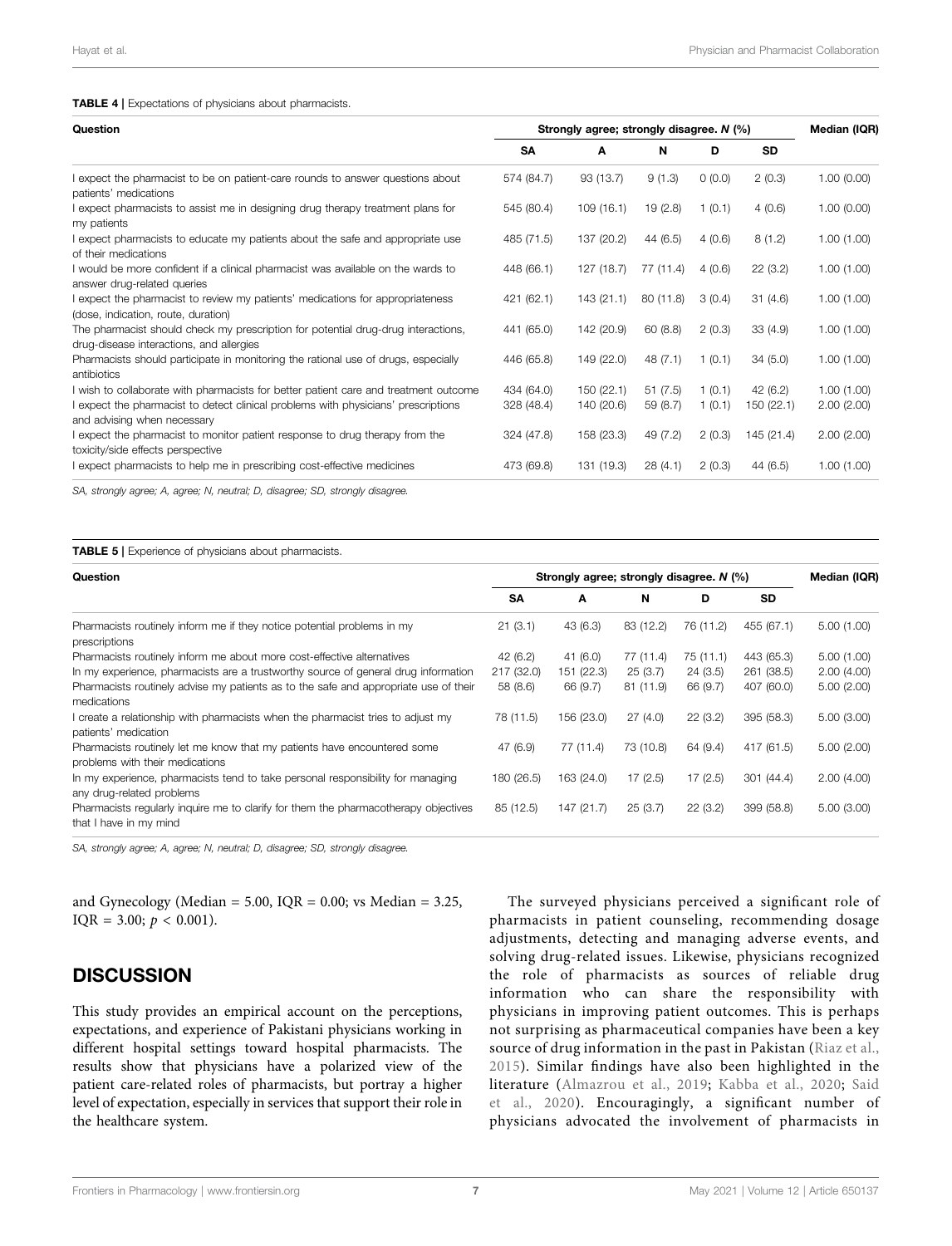wards, which could help them in getting prompt feedback on drug-related issues and pharmacotherapy plans for patients.

Several studies have shown that optimal patient outcomes can be achieved through effective collaboration among healthcare professionals [\(Farrell et al., 2010](#page-8-22); [Curran et al., 2019](#page-8-23)). However, in our study, inadequate interaction was reported by most of the physicians with pharmacists despite the perceived significant role of pharmacists in improving the pharmaceutical care of patients. This was illustrated by the fact that most of the inquiries made by physicians were related to drug availability. This limited acceptability of pharmacists' engagement in performing greater clinical roles in hospitals in Pakistan could be due to insufficient knowledge and poor perception among physicians. Similar results have been reported from developing countries such as Iran, Ethiopia, and Jordan [\(Tahaineh et al., 2009;](#page-9-30) [Alipour et al., 2018](#page-8-14); [Kabba et al.,](#page-9-24) [2020](#page-9-24)). Good clinical knowledge is essential for pharmacists alongside appropriate pharmaceutical knowledge to help guide treatment approaches and address concerns. [\(Zaidan et al., 2011](#page-10-3); [Alipour et al., 2018\)](#page-8-14). However, there is currently a lack of adequate numbers of pharmacists in different hospital settings in Pakistan. Presently, there is only one pharmacist for 1,200 beds in most of the hospitals in Pakistan, which is considerably less than one pharmacist per 50 beds standard established by the WHO to fully appreciate their role and value in providing pharmaceutical care [\(News,](#page-9-34) [2016](#page-9-34)). The Pharm D curriculum developed by the Pharmacy Council of Pakistan (PCP) clearly demonstrates that pharmacists should be provided training regarding the signs and symptoms of patients with different diseases, including a physical examination. However, this assumes time to undertake such tasks. This needs to be addressed going forward.

Encouragingly, a high level of expectation on the pharmacist's role in patient care was perceived by most of the physicians. This was illustrated by the response of physicians to patient medication issues and reflected the high expectation of physicians regarding the role of pharmacists in hospitals [\(Li et al., 2014;](#page-9-35) [Sabry and Farid, 2014](#page-9-36)). However, the collaboration between physicians and pharmacists in improving patient care and outcomes is currently lacking in our study owing to the perceived insufficient interaction between pharmacists and physicians. Physicians have considered this suboptimal interaction as a barrier in effective physicianpharmacist collaboration [\(Alkhateeb et al., 2009](#page-8-17)), which also needs to be addressed going forward.

Another key role for pharmacists where there are workforce and other issues is on immunization programs, which are routinely undertaken in hospitals in Pakistan. The role of pharmacists in helping with immunization is well established in numerous developed countries including the United Kingdom and United States; however, this practice is still challenging in developing countries ([Poudel et al., 2019](#page-9-37); [Yemeke et al., 2020](#page-10-4)). In concordance with previous studies ([Moore et al., 2014](#page-9-38); [Kabba](#page-9-24) [et al., 2020](#page-9-24)), the participants of our study currently showed skepticism toward the role of pharmacist-led immunization. This may be due to the limited awareness among physicians of the rapidly evolving role of pharmacists. Secondly, physicians do not view vaccines as medicines [\(Wilson et al., 2015\)](#page-10-5). This also needs to be addressed going forward especially post the current pandemic.

Given the limited experience of physicians with certain activities of pharmacists, the expectations of physicians with new patient-oriented roles were promising as seen in other studies ([Zaidan et al., 2011](#page-10-3)).

We are aware that our study has several limitations. Firstly, the study was conducted in only one province of Pakistan and the findings may limit its generalizability to the whole country. However, this is the largest province in Pakistan. Second, a convenience sampling technique was employed, which may offer selection bias. However, this is a limitation of all studies involving this approach. Thirdly, this study only investigated the view of physicians regarding pharmacist roles. Studies with other healthcare professionals such as nurses and microbiologists are needed to enhance the strength of the message. Despite the above limitations, we believe our findings are robust providing direction for the future.

# **CONCLUSION**

This study shows that physicians were interested in the emerging roles of pharmacists and contemplated them as a trustworthy source of knowledge about drug information. Nevertheless, the expectations and perceptions of physicians regarding pharmacists' roles mismatch with their experiences and activities to date with the latter owing to the limited interprofessional relationship. This is exacerbated by currently limited numbers of hospital pharmacists and their multiple roles and needs addressed to appreciably enhance the role of hospital pharmacists providing pharmaceutical care in Pakistan in the future.

#### Recommendations

Serious efforts to increase physicians' awareness about the importance of interprofessional collaboration are urgently needed. Clinical rotations of pharmacy students with physicians should be integrated to direct patient care. It is imperative to include courses pointing to physician-pharmacist collaboration into the curriculum, which will help to improve the quality of patient care. Besides, the Ministry of Health (MoH) of Pakistan should increase the number of pharmacists in hospitals by following the WHO's guidelines.

# DATA AVAILABILITY STATEMENT

The raw data supporting the conclusions of this article will be made available by the authors, without undue reservation.

# ETHICS STATEMENT

The studies involving human participants were reviewed and approved by Biomedical Ethics Committee of Xi'an Jiaotong University (Ref: 2020–1340). The patients/participants provided their online informed consent to participate in this study.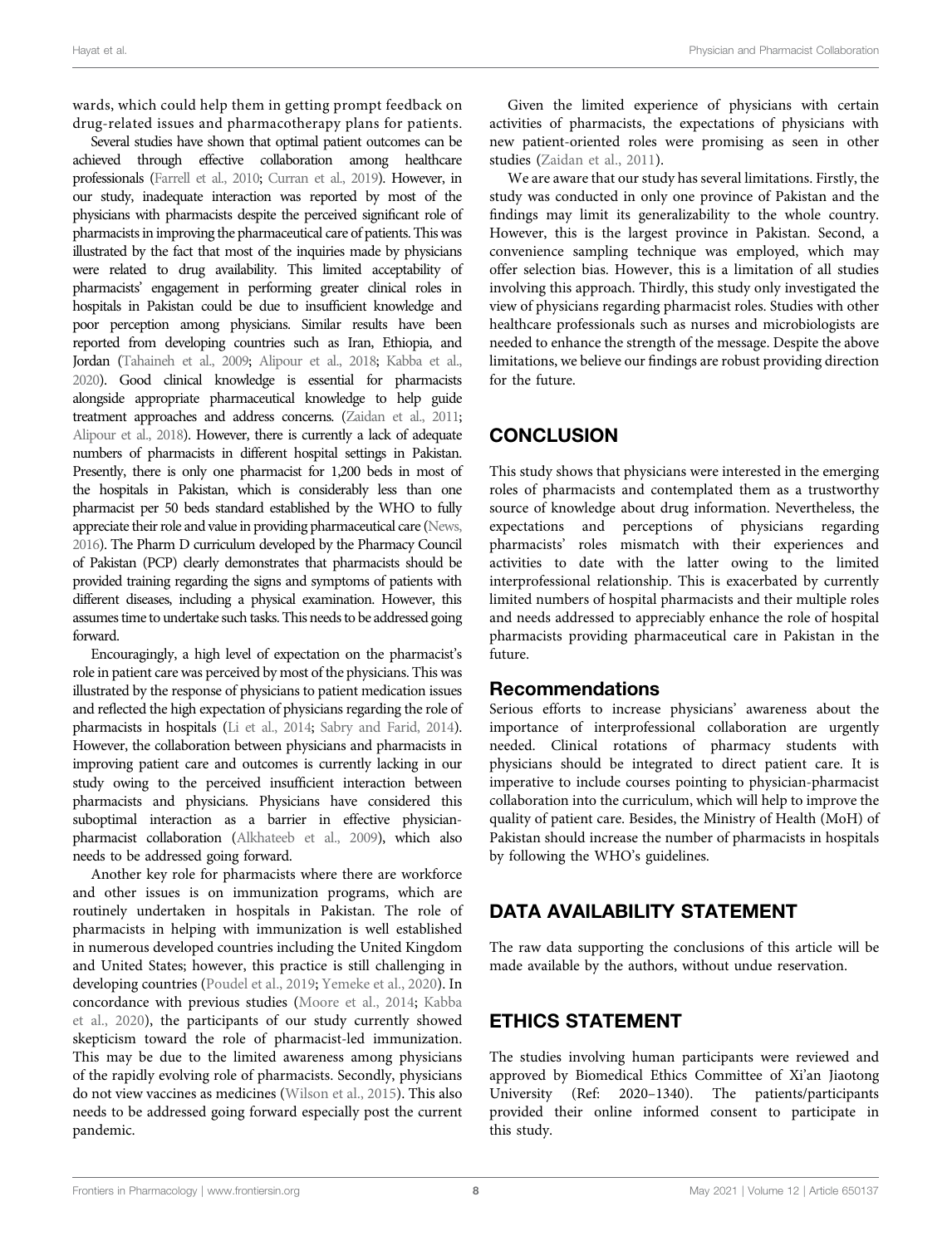### AUTHOR CONTRIBUTIONS

The study concept and design: KH, ZM, JZ and YF. Writing of the manuscript: KH, BG. Data analysis: KH, MA, FK, and KL. Obtaining data: KH, ZM, MA, and FS. Interpretation of results: KH, ZM, LP, ZF, and KL. Critical revisions of the manuscript: BG and YF, and approval of the version for submission: All authors.

### FUNDING

This study was funded by National Natural Science Fund "Young Talent Support Plan", "High Achiever Plan" of Health Science

#### **REFERENCES**

- <span id="page-8-8"></span>Abdulsalim, S., Unnikrishnan, M. K., Manu, M. K., Alrasheedy, A. A., Godman, B., and Morisky, D. E. (2018). Structured Pharmacist-Led Intervention Programme to Improve Medication Adherence in COPD Patients: A Randomized Controlled Study. Res. Soc. Administrative Pharm. 14 (10), 909–914. doi:[10.1016/j.sapharm.2017.10.008](https://doi.org/10.1016/j.sapharm.2017.10.008)
- <span id="page-8-11"></span>Albassam, A., Almohammed, H., Alhujaili, M., Koshy, S., and Awad, A. (2020). Perspectives of Primary Care Physicians and Pharmacists on Interprofessional Collaboration in Kuwait: A Quantitative Study. PloS one 15 (7), e0236114. doi:[10.1371/journal.pone.0236114](https://doi.org/10.1371/journal.pone.0236114)
- <span id="page-8-14"></span>Alipour, F., Peiravian, F., and Mehralian, G. (2018). Perceptions, Experiences and Expectations of Physicians Regarding the Role of Pharmacists in Low-Income and Middle-Income Countries: the Case of Tehran Hospital Settings. BMJ open 8 (2), e019237. doi[:10.1136/bmjopen-2017-019237](https://doi.org/10.1136/bmjopen-2017-019237)
- <span id="page-8-17"></span>Alkhateeb, F. M., Unni, E., Latif, D., Shawaqfeh, M. S., and Al-Rousan, R. M. (2009). Physician Attitudes Toward Collaborative Agreements with Pharmacists and Their Expectations of Community Pharmacists' Responsibilities in West Virginia. J. Am. Pharm. Assoc. 49 (6), 797–800. doi:[10.1331/japha.2009.08111](https://doi.org/10.1331/japha.2009.08111)
- <span id="page-8-21"></span>Almazrou, D. A., Ali, S., Al-Abdulkarim, D. A., Albalawi, A. F., and Alzhrani, J. A. (2019). Information Seeking Behavior and Awareness Among Physicians Regarding Drug Information Centers in Saudi Arabia. Pharm. Pract. (Granada) 17 (2), 1498. doi[:10.18549/pharmpract.2019.2.1498](https://doi.org/10.18549/pharmpract.2019.2.1498)
- <span id="page-8-5"></span>Aregbeshola, B. S., and Khan, S. M. (2018). Out-of-Pocket Payments, Catastrophic Health Expenditure and Poverty Among Households in Nigeria 2010. Int. J. Health Pol. Manag 7 (9), 798–806. doi[:10.15171/](https://doi.org/10.15171/ijhpm.2018.19) [ijhpm.2018.19](https://doi.org/10.15171/ijhpm.2018.19)
- <span id="page-8-2"></span>Björkhem-Bergman, L., Andersén-Karlsson, E., Laing, R., Diogene, E., Melien, O., Jirlow, M., et al. (2013). Interface Management of Pharmacotherapy. Joint Hospital and Primary Care Drug Recommendations. Eur. J. Clin. Pharmacol. 69 (1), 73–78. doi:[10.1007/s00228-013-1497-5](https://doi.org/10.1007/s00228-013-1497-5)
- <span id="page-8-13"></span>Blondal, A. B., Sporrong, S. K., and Almarsdottir, A. B. (2017). Introducing Pharmaceutical Care to Primary Care in Iceland—an Action Research Study. Pharmacy 5 (2), 23. doi[:10.3390/pharmacy5020023](https://doi.org/10.3390/pharmacy5020023)
- <span id="page-8-4"></span>Cameron, A., Ewen, M., Ross-Degnan, D., Ball, D., and Laing, R. (2009). Medicine Prices, Availability, and Affordability in 36 Developing and Middle-Income Countries: a Secondary Analysis. The lancet 373 (9659), 240–249. doi:[10.1016/](https://doi.org/10.1016/s0140-6736(08)61762-6) [s0140-6736\(08\)61762-6](https://doi.org/10.1016/s0140-6736(08)61762-6)
- <span id="page-8-20"></span>Commission (2020). Key Statistics. Available at:<https://pmc.gov.pk/> (Accessed November 29, 2020).
- <span id="page-8-23"></span>Curran, G. M., Freeman, P. R., Martin, B. C., Teeter, B. S., Drummond, K. L., Bradley, K., et al. (2019). Communication between Pharmacists and Primary Care Physicians in the Midst of a U.S. Opioid Crisis. Res. Soc. Administrative Pharm. 15 (8), 974–985. doi:[10.1016/j.sapharm.2018.08.006](https://doi.org/10.1016/j.sapharm.2018.08.006)
- <span id="page-8-3"></span>Eriksen, J., Gustafsson, L. L., Ateva, K., Bastholm-Rahmner, P., Ovesjö, M.-L., Jirlow, M., et al. (2017). High Adherence to the 'Wise List'treatment Recommendations in Stockholm: a 15-year Retrospective Review of a

Center, Xi'an Jiaotong University (71974156), and the Central University Basic Research Fund (2015qngz05).

#### ACKNOWLEDGMENTS

The authors would like to thank all participants of this study.

#### <span id="page-8-18"></span>SUPPLEMENTARY MATERIAL

The Supplementary Material for this article can be found online at: [https://www.frontiersin.org/articles/10.3389/fphar.2021.650137/](https://www.frontiersin.org/articles/10.3389/fphar.2021.650137/full#supplementary-material) [full#supplementary-material](https://www.frontiersin.org/articles/10.3389/fphar.2021.650137/full#supplementary-material)

Multifaceted Approach Promoting Rational Use of Medicines. BMJ open 7 (4), e014345. doi:[10.1136/bmjopen-2016-014345](https://doi.org/10.1136/bmjopen-2016-014345)

- <span id="page-8-15"></span>Fadare, J. O., Ogunleye, O., Obiako, R., Orubu, S., Enwere, O., Ajemigbitse, A. A., et al. (2018a). Drug and Therapeutics Committees in Nigeria: Evaluation of Scope and Functionality. Expert Rev. Clin. Pharmacol. 11 (12), 1255-1262. doi[:10.1080/17512433.2018.1549488](https://doi.org/10.1080/17512433.2018.1549488)
- <span id="page-8-16"></span>Fadare, J. O., Oshikoya, K. A., Ogunleye, O. O., Desalu, O. O., Ferrario, A., Enwere, O. O., et al. (2018b). Drug Promotional Activities in Nigeria: Impact on the Prescribing Patterns and Practices of Medical Practitioners and the Implications. Hosp. Pract. 46 (2), 77–87. doi:[10.1080/21548331.2018.1437319](https://doi.org/10.1080/21548331.2018.1437319)
- <span id="page-8-12"></span>Fakeye, T. O., Adisa, R., Olukotun, R. T., and Morawo, P. K. (2017). Hospital and Community Pharmacists' Perception of the Scope, Barriers and Challenges of Pharmacy Practice-Based Research in Nigeria. Pharm. Pract. (Granada). 15 (1), 881. doi[:10.18549/pharmpract.2017.01.881](https://doi.org/10.18549/pharmpract.2017.01.881)
- <span id="page-8-22"></span>Farrell, B., Pottie, K., Woodend, K., Yao, V., Dolovich, L., Kennie, N., et al. (2010). Shifts in Expectations: Evaluating Physicians' Perceptions as Pharmacists Become Integrated into Family Practice. J. Interprofessional Care 24 (1), 80–89. doi:[10.3109/13561820903011968](https://doi.org/10.3109/13561820903011968)
- <span id="page-8-19"></span>Garcia, M. M., Barbosa, M. M., Silva, R. M., Reis, E. A., Alvares, J., Assis Acurcio, F. d., et al. (2019). Indicator of Access to Medicines in Relation to the Multiple Dimensions of Access. J. Comp. Effectiveness Res. 8 (12), 1027–1041. doi[:10.](https://doi.org/10.2217/cer-2019-0031) [2217/cer-2019-0031](https://doi.org/10.2217/cer-2019-0031)
- <span id="page-8-6"></span>Godman, B., Haque, M., Islam, S., Iqbal, S., Urmi, U. L., Kamal, Z. M., et al. (2020a). Rapid Assessment of Price Instability and Paucity of Medicines and Protection for COVID-19 across Asia: Findings and Public Health Implications for the Future. Front. Public Health 8, 585832. doi[:10.3389/fpubh.2020.585832](https://doi.org/10.3389/fpubh.2020.585832)
- <span id="page-8-9"></span>Godman, B., Haque, M., McKimm, J., Abu Bakar, M., Sneddon, J., Wale, J., et al. (2020b). Ongoing Strategies to Improve the Management of Upper Respiratory Tract Infections and Reduce Inappropriate Antibiotic Use Particularly Among Lower and Middle-Income Countries: Findings and Implications for the Future. Curr. Med. Res. Opin. 36 (2), 301–327. doi[:10.1080/03007995.2019.1700947](https://doi.org/10.1080/03007995.2019.1700947)
- <span id="page-8-1"></span>Gustafsson, L. L., Wettermark, B., Godman, B., Andersén-Karlsson, E., Bergman, U., Hasselström, J., et al. (2011). The 'Wise List'- A Comprehensive Concept to Select, Communicate and Achieve Adherence to Recommendations of Essential Drugs in Ambulatory Care in Stockholm. Basic Clin. Pharmacol. Toxicol. 108 (4), 224–233. doi:[10.1111/j.1742-7843.2011.00682.x](https://doi.org/10.1111/j.1742-7843.2011.00682.x)
- <span id="page-8-10"></span>Haines, H., Meyer, J., Summers, R., and Godman, B. (2020). Knowledge, Attitudes and Practices of Health Care Professionals towards Adverse Drug Reaction Reporting in Public Sector Primary Health Care Facilities in a South African District. Eur. J. Clin. Pharmacol. 76, 991–1001. doi:[10.1007/s00228-020-](https://doi.org/10.1007/s00228-020-02862-8) [02862-8](https://doi.org/10.1007/s00228-020-02862-8)
- <span id="page-8-7"></span>Haque, M., Islam, S., Iqbal, S., Urmi, U. L., Kamal, Z. M., Rahman, A., et al. (2020). Availability and Price Changes of Potential Medicines and Equipment for the Prevention and Treatment of COVID-19 Among Pharmacy and Drug Stores in Bangladesh; Findings and Implications. Bangladesh J. Med. Sci. 19, 36–50. doi[:10.3329/bjms.v19i0.48106](https://doi.org/10.3329/bjms.v19i0.48106)
- <span id="page-8-0"></span>Hojat, M., and Gonnella, J. S. (2011). An Instrument for Measuring Pharmacist and Physician Attitudes towards Collaboration: Preliminary Psychometric Data. J. Interprofessional Care 25 (1), 66–72. doi:[10.3109/13561820.2010.483368](https://doi.org/10.3109/13561820.2010.483368)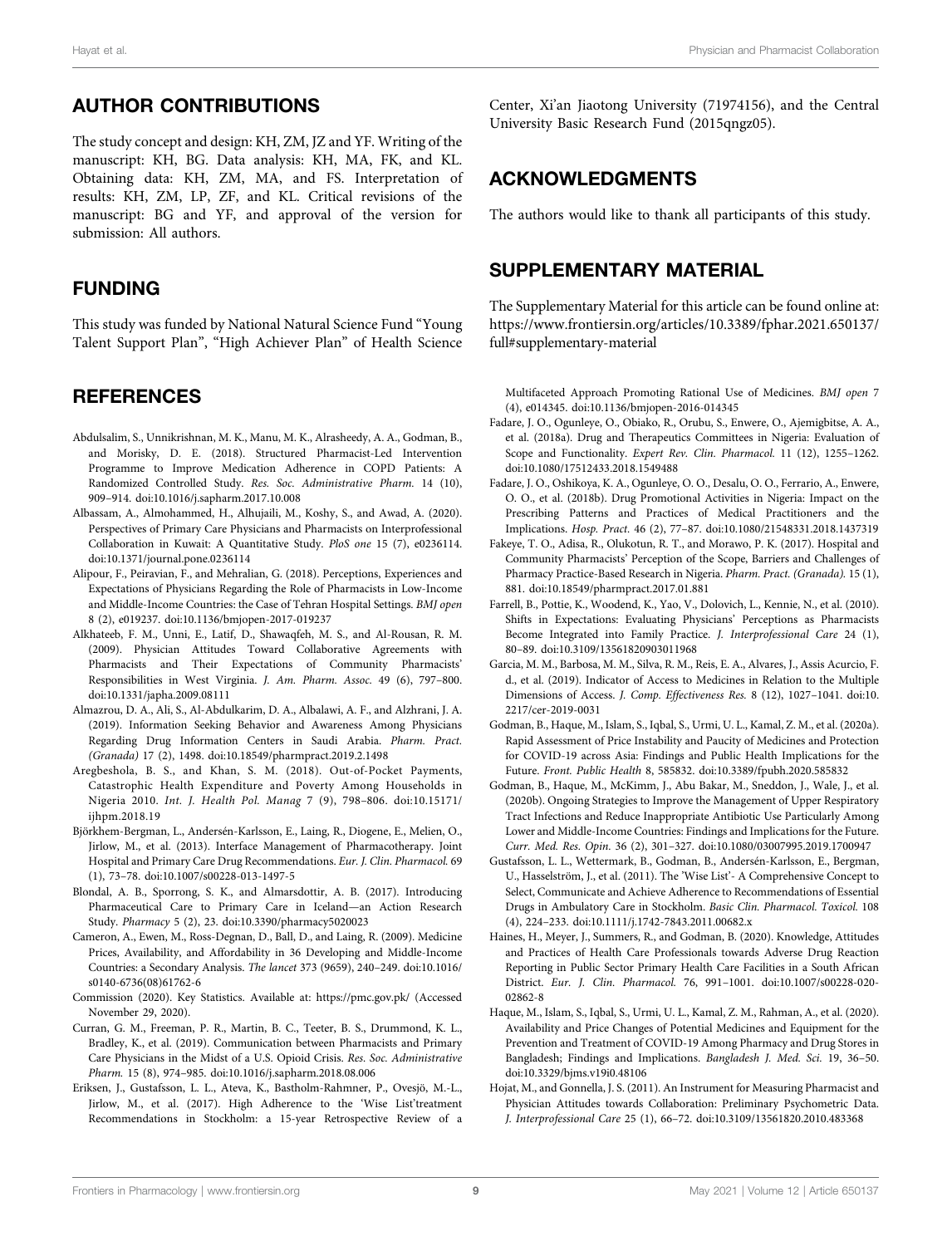- <span id="page-9-10"></span>Hudd, T. R. (2020). Emerging Role of Pharmacists in Managing Patients with Chronic Obstructive Pulmonary Disease. Am. J. Health Syst. Pharm. 77 (19), 1625–1630. doi[:10.1093/ajhp/zxaa216](https://doi.org/10.1093/ajhp/zxaa216)
- <span id="page-9-24"></span>Kabba, J. A., James, P. B., Hanson, C., Chang, J., Kitchen, C., Jiang, M., et al. (2020). Sierra Leonean Doctors' Perceptions and Expectations of the Role of Pharmacists in Hospitals: a National Cross-Sectional Survey. Int. J. Clin. Pharm. 42 (5), 1335–1343. doi[:10.1007/s11096-020-01096-z](https://doi.org/10.1007/s11096-020-01096-z)
- <span id="page-9-22"></span>Khan, N., McGarry, K., Naqvi, A. A., Iqbal, M. S., and Haider, Z. (2020a). Pharmacists' Viewpoint towards Their Professional Role in Healthcare System: a Survey of Hospital Settings of Pakistan. BMC Health Serv. Res. 20 (1), 1–15. doi[:10.1186/s12913-020-05459-0](https://doi.org/10.1186/s12913-020-05459-0)
- <span id="page-9-27"></span>Khan, T. A., Hussain, S., Ikram, A., Mahmood, S., Riaz, H., Jamil, A., et al. (2020b). Prevalence and Treatment of Neurological and Psychiatric Disorders Among Tertiary Hospitals in Pakistan; Findings and Implications. Hosp. Pract. (1995) 48, 145–160. doi[:10.1080/21548331.2020.1762366](https://doi.org/10.1080/21548331.2020.1762366)
- <span id="page-9-12"></span>Khan, T. (2011). Challenges to Pharmacy and Pharmacy Practice in Pakistan. Amj 4 (4), 230–235. doi:[10.4066/amj.2011.488](https://doi.org/10.4066/amj.2011.488)
- <span id="page-9-16"></span>Kurgat, E. K., Weru, I., Wata, D., Godman, B., Kurdi, A., and Guantai, A. N. (2020). Proactive Risk Assessment of Vincristine Use Process in a Teaching and Referral Hospital in Kenya and the Implications. J. Oncol. Pharm. Pract. 26 (3), 666–679. doi:[10.1177/1078155219869439](https://doi.org/10.1177/1078155219869439)
- <span id="page-9-35"></span>Li, X., Huo, H., Kong, W., Li, F., and Wang, J. (2014). Physicians' Perceptions and Attitudes toward Clinical Pharmacy Services in Urban General Hospitals in China. Int. J. Clin. Pharm. 36 (2), 443–450. doi[:10.1007/s11096-014-9919-8](https://doi.org/10.1007/s11096-014-9919-8)
- <span id="page-9-13"></span>Long, G., Stroyakovskiy, D., Gogas, H., Robert, C., Karaszewska, B., Schachter, J., et al. (2018). Pharmacist Independent Prescribing in Secondary Care: Opportunities and Challenges. J. Oncol. Pharm. Pract. 24 (8), 1–67. doi[:10.](https://doi.org/10.1007/s11096-015-0226-9) [1007/s11096-015-0226-9](https://doi.org/10.1007/s11096-015-0226-9)
- <span id="page-9-6"></span>Matlala, M., Gous, A. G., Godman, B., and Meyer, J. C. (2017). Structure and Activities of Pharmacy and Therapeutics Committees Among Public Hospitals in South Africa; Findings and Implications. Expert Rev. Clin. Pharmacol. 10 (11), 1273–1280. doi:[10.1080/17512433.2017.1364625](https://doi.org/10.1080/17512433.2017.1364625)
- <span id="page-9-8"></span>Matlala, M., Gous, A. G., Meyer, J. C., and Godman, B. (2020). Formulary Management Activities and Practice Implications Among Public Sector Hospital Pharmaceutical and Therapeutics Committees in a South African Province. Front. Pharmacol. 11, 1267. doi[:10.3389/fphar.2020.01267](https://doi.org/10.3389/fphar.2020.01267)
- <span id="page-9-9"></span>Modisakeng, C., Matlala, M., Godman, B., and Meyer, J. C. (2020). Medicine Shortages and Challenges with the Procurement Process Among Public Sector Hospitals in South Africa; Findings and Implications. BMC Health Serv. Res. 20 (1), 1–10. doi[:10.1186/s12913-020-05080-1](https://doi.org/10.1186/s12913-020-05080-1)
- <span id="page-9-38"></span>Moore, T., Kennedy, J., and McCarthy, S. (2014). Exploring the General Practitioner-Pharmacist Relationship in the Community Setting in Ireland. Int. J. Pharm. Pract. 22 (5), 327–334. doi[:10.1111/ijpp.12084](https://doi.org/10.1111/ijpp.12084)
- <span id="page-9-34"></span>News (2016). One Pharmacist Needed for 50 Hospital Beds: Expert. Available at: <https://www.dawn.com/news/1289197> (Accessed October 10, 2016).
- <span id="page-9-11"></span>Norton, M. C., Haftman, M. E., and Buzzard, L. N. (2020). Impact of Physician-Pharmacist Collaboration on Diabetes Outcomes and Health Care Use. J. Am. Board Fam. Med. 33 (5), 745–753. doi:[10.3122/jabfm.](https://doi.org/10.3122/jabfm.2020.05.200044) [2020.05.200044](https://doi.org/10.3122/jabfm.2020.05.200044)
- <span id="page-9-3"></span>Ogunleye, O. O., Basu, D., Mueller, D., Sneddon, J., Seaton, R. A., Yinka-Ogunleye, A. F., et al. (2020). Response to the Novel Corona Virus (COVID-19) Pandemic across Africa: Successes, Challenges, and Implications for the Future. Front. Pharmacol. 11, 1205. doi[:10.3389/fphar.2020.01205](https://doi.org/10.3389/fphar.2020.01205)
- <span id="page-9-25"></span>Ogunleye, O. O., Fadare, J. O., Yinka-Ogunleye, A. F., Anand Paramadhas, B. D., and Godman, B. (2019). Determinants of Antibiotic Prescribing Among Doctors in a Nigerian Urban Tertiary Hospital. Hosp. Pract. 47 (1), 53–58. doi:[10.1080/21548331.2018.1475997](https://doi.org/10.1080/21548331.2018.1475997)
- <span id="page-9-21"></span>Organization (2020). Pakistan. Available at: [http://www.emro.who.int/countries/](http://www.emro.who.int/countries/pak/index.html) [pak/index.html](http://www.emro.who.int/countries/pak/index.html) (Accessed November 29, 2020).
- <span id="page-9-20"></span>Pakistan Bureau of Statistics (2017). Population Census. Available at: [http://](http://www.pbs.gov.pk/content/population-census) [www.pbs.gov.pk/content/population-census](http://www.pbs.gov.pk/content/population-census) (Accessed November 29, 2020).
- <span id="page-9-29"></span>Pakistan Bureau of Statistics (2019). Health. Available at: [http://www.pbs.gov.pk/](http://www.pbs.gov.pk/sites/default/files//tables/rename-as-per-table-type/Hospital%20Dispanceries.pdf) sites/default/fi[les//tables/rename-as-per-table-type/Hospital%20Dispanceries.](http://www.pbs.gov.pk/sites/default/files//tables/rename-as-per-table-type/Hospital%20Dispanceries.pdf) [pdf](http://www.pbs.gov.pk/sites/default/files//tables/rename-as-per-table-type/Hospital%20Dispanceries.pdf) (Accessed November 29, 2020).
- <span id="page-9-23"></span>Perraudin, C., Le Vaillant, M., and Pelletier-Fleury, N. (2013). Cost-effectiveness of a Community Pharmacist-Led Sleep Apnea Screening Program–A Markov Model. PloS one 8 (6), e63894. doi[:10.1371/journal.pone.0063894](https://doi.org/10.1371/journal.pone.0063894)
- <span id="page-9-37"></span>Poudel, A., Lau, E. T. L., Deldot, M., Campbell, C., Waite, N. M., and Nissen, L. M. (2019). Pharmacist Role in Vaccination: Evidence and Challenges. Vaccine 37 (40), 5939–5945. doi[:10.1016/j.vaccine.2019.08.060](https://doi.org/10.1016/j.vaccine.2019.08.060)
- <span id="page-9-15"></span>Preslaski, C. R., Lat, I., MacLaren, R., and Poston, J. (2013). Pharmacist Contributions as Members of the Multidisciplinary ICU Team. Chest 144 (5), 1687–1695. doi:[10.1378/chest.12-1615](https://doi.org/10.1378/chest.12-1615)
- <span id="page-9-2"></span>Rampamba, E. M., Meyer, J. C., Helberg, E. A., and Godman, B. (2019). Empowering Hypertensive Patients in South Africa to Improve Their Disease Management: a Pharmacist-Led Intervention. J. Res. Pharm. Pract. 8 (4), 208–213. doi:[10.4103/jrpp.JRPP\\_18\\_74](https://doi.org/10.4103/jrpp.JRPP_18_74)
- <span id="page-9-32"></span>Riaz, H., Godman, B., Hussain, S., Malik, F., Mahmood, S., Shami, A., et al. (2015). Prescribing of Bisphosphonates and Antibiotics in Pakistan: Challenges and Opportunities for the Future. J. Pharm. Health Serv. Res. 6 (2), 111–121. doi[:10.](https://doi.org/10.1111/jphs.12091) [1111/jphs.12091](https://doi.org/10.1111/jphs.12091)
- <span id="page-9-31"></span>Sabblah, G. T., Darko, D. M., Mogtari, H., Härmark, L., and van Puijenbroek, E. (2017). Patients' Perspectives on Adverse Drug Reaction Reporting in a Developing Country: A Case Study from Ghana. Drug Saf. 40 (10), 911–921. doi:[10.1007/s40264-017-0563-9](https://doi.org/10.1007/s40264-017-0563-9)
- <span id="page-9-36"></span>Sabry, N. A., and Farid, S. F. (2014). The Role of Clinical Pharmacists as Perceived by Egyptian Physicians. Int. J. Pharm. Pract. 22 (5), 354–359. doi[:10.1111/ijpp.](https://doi.org/10.1111/ijpp.12087) [12087](https://doi.org/10.1111/ijpp.12087)
- <span id="page-9-33"></span>Said, A., Hussain, N., and Abdelaty, L. N. (2020). Physicians' and Pharmacists' Perception and Practice of Hospital Pharmacist Professional Role in Egypt. Int. J. Pharm. Pract. 28 (5), 491–497. doi:[10.1111/ijpp.12638](https://doi.org/10.1111/ijpp.12638)
- <span id="page-9-26"></span>Saleem, Z., Saeed, H., Hassali, M. A., Godman, B., Asif, U., Yousaf, M., et al. (2019). Pattern of Inappropriate Antibiotic Use Among Hospitalized Patients in Pakistan: a Longitudinal Surveillance and Implications. Antimicrob. Resist. Infect. Control. 8 (1), 188. doi[:10.1186/s13756-019-0649-5](https://doi.org/10.1186/s13756-019-0649-5)
- <span id="page-9-0"></span>Schot, E., Tummers, L., and Noordegraaf, M. (2020). Working on Working Together. A Systematic Review on How Healthcare Professionals Contribute to Interprofessional Collaboration. J. Interprofessional Care 34 (3), 332–342. doi[:10.1080/13561820.2019.1636007](https://doi.org/10.1080/13561820.2019.1636007)
- <span id="page-9-28"></span>Sedgwick, P. (2014). Cross Sectional Studies: Advantages and Disadvantages. Bmj 348, g2276. doi[:10.1136/bmj.g2276](https://doi.org/10.1136/bmj.g2276)
- <span id="page-9-4"></span>Selvaraj, A., Redzuan, A. M., and Hatah, E. (2020). Community Pharmacists' Perceptions, Attitudes and Barriers towards Pharmacist-Led Minor Ailment Services in Malaysia. Int. J. Clin. Pharm. 42, 777–785. doi:[10.1007/s11096-020-](https://doi.org/10.1007/s11096-020-00973-x) [00973-x](https://doi.org/10.1007/s11096-020-00973-x)
- <span id="page-9-19"></span>Sim, T. F., Hattingh, H. L., Sunderland, B., and Czarniak, P. (2020). Effective Communication and Collaboration with Health Professionals: A Qualitative Study of Primary Care Pharmacists in Western Australia. PloS one 15 (6), e0234580. doi:[10.1371/journal.pone.0234580](https://doi.org/10.1371/journal.pone.0234580)
- <span id="page-9-18"></span>Sjölander, M., Gustafsson, M., and Gallego, G. (2017). Doctors' and Nurses' Perceptions of a Ward-Based Pharmacist in Rural Northern Sweden. Int. J. Clin. Pharm. 39 (4), 953–959. doi:[10.1007/s11096-017-0488-5](https://doi.org/10.1007/s11096-017-0488-5)
- <span id="page-9-30"></span>Tahaineh, L. M., Wazaify, M., Albsoul-Younes, A., Khader, Y., and Zaidan, M. (2009). Perceptions, Experiences, and Expectations of Physicians in Hospital Settings in Jordan Regarding the Role of the Pharmacist. Res. Soc. Administrative Pharm. 5 (1), 63–70. doi:[10.1016/j.sapharm.2008.05.003](https://doi.org/10.1016/j.sapharm.2008.05.003)
- <span id="page-9-14"></span>Tan, E. C. K., Stewart, K., Elliott, R. A., and George, J. (2014). Pharmacist Consultations in General Practice Clinics: the Pharmacists in Practice Study (PIPS). Res. Soc. Administrative Pharm. 10 (4), 623–632. doi[:10.1016/j.sapharm.](https://doi.org/10.1016/j.sapharm.2013.08.005) [2013.08.005](https://doi.org/10.1016/j.sapharm.2013.08.005)
- <span id="page-9-7"></span>Terblanche, A., Meyer, J. C., Godman, B., and Summers, R. S. (2018). Impact of a Pharmacist-Driven Pharmacovigilance System in a Secondary Hospital in the Gauteng Province of South Africa. Hosp. Pract. 46 (4), 221–228. doi[:10.1080/](https://doi.org/10.1080/21548331.2018.1510708) [21548331.2018.1510708](https://doi.org/10.1080/21548331.2018.1510708)
- <span id="page-9-5"></span>Terblanche, A., Meyer, J. C., Godman, B., and Summers, R. S. (2017). Knowledge, Attitudes and Perspective on Adverse Drug Reaction Reporting in a Public Sector Hospital in South Africa: Baseline Analysis. Hosp. Pract. 45 (5), 238–245. doi[:10.1080/21548331.2017.1381013](https://doi.org/10.1080/21548331.2017.1381013)
- <span id="page-9-1"></span>Wettermark, B., Pehrsson, A., Juhasz-Haverinen, M., Veg, A., Edlert, M., Törnwall-Bergendahl, G., et al. (2009). Financial Incentives Linked to Self-Assessment of Prescribing Patterns: a New Approach for Quality Improvement of Drug Prescribing in Primary Care. Qual. Prim. Care 17 (3), 179–189.
- <span id="page-9-17"></span>WHO (2010). Framework for Action on Interprofessional Education and Collaborative Practice. Available at: [https://www.who.int/hrh/resources/](https://www.who.int/hrh/resources/framework_action/en/) [framework\\_action/en/](https://www.who.int/hrh/resources/framework_action/en/) (Accessed November 29, 2020).